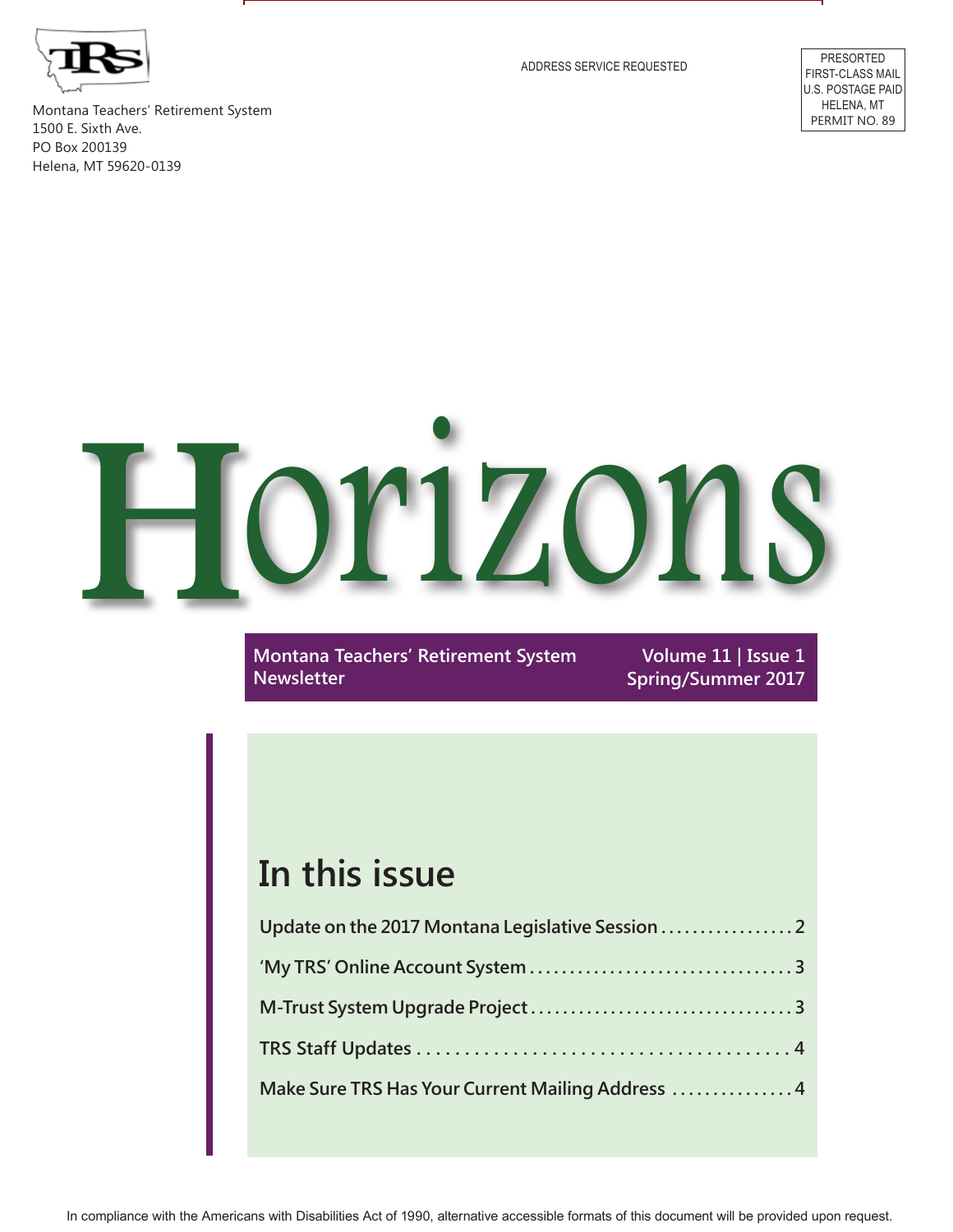### **LEGISLATIVE UPDATE**

## **Four Bills in the 2017 Legislature Affect TRS**

The 65th Montana Legislature, which adjourned at the end of April, resulted in positive changes for the retirement system. The four bills summarized below

**EXECUTIVE STAFF**

*Executive Director* **Shawn Graham**

*Deputy Executive Director* **Tammy Rau**

*Chief Legal Counsel* **Denise Pizzini**

*Communication Specialist* **Darla Fitzpatrick**

*Executive Secretary* **Shannon**  become law on July 1, 2017 and will affect TRS members, employers, and benefit recipients.

**House Bill 67**, TRS's "housekeeping bill," clarified several sections of existing TRS law. Most importantly, this bill:

- Defines "extra duty service" and provides a statutory framework for calculating the amount of service credit earned by TRS members who perform extra duty service as part of their jobs.
- Clarifies that TRS members may purchase service credit for "in-service leave," such as for periods of maternity leave and other job-protected leave.
- Simplifies the process by which TRS employers report fringe benefits converted to cash.
- Clarifies that if a disabled TRS retiree returns to work in a TRS-reportable position, the discontinuation of retirement benefits is based on actual earnings, not on full-time employment status.

**House Bill 68** was introduced at the request of the TRS board to clarify the retirement plan participation options available to certain individuals hired by the Montana University System (MUS) or the Office of the Commissioner of Higher Education (OCHE). New hires of MUS or OCHE must enroll in the MUS Retirement Plan (MUS-RP) unless they are already eligible for membership in another retirement system.

**EXECUTE:**<br>Some new hires come to MUS or OCHE with prior service in *both* the Teachers' Retirement System (TRS) and the Public Employees' Retirement System (PERS) and a previous loophole in the law allowed these individuals to choose either TRS or PERS in lieu of electing to participate in the MUS-RP. House Bill 68 clarified that employees' retirement plan options are based on the duties and functions of the positions into which they are hired. For example, if the employee's position is reportable to PERS, that individual may not elect to remain an active member of TRS.

To view the full text of any bill, visit the Montana Legislature's *LAWS* website. Go to [leg.mt.gov](http://leg.mt.gov) and click the 2017 LAWS button. Then select "Look Up Bill Information."

**Senate Bill 115** amended 20-4-134, MCA, a law that provides state

funding for professional stipends for national board-certified teachers. The bill increased the amount and frequency of these stipends and also specified that the stipends do not constitute earned compensation, as long as they are paid pursuant to the provisions of the law.

**Senate Bill 121** established a definition for a "bona fide volunteer position" and removed obstacles that otherwise may have prevented a TRS retiree from providing service in such a position. The employer must comply with certain restrictions; for example, the volunteer role must not have been a paid position in the previous 12 months and may not become a paid position in the 12 months following its designation as a bona fide volunteer position. TRS will require employers to certify that a volunteer position meets the legal definition.

Visit *[trs.mt.gov](https://trs.mt.gov)* for more information about these legislative changes.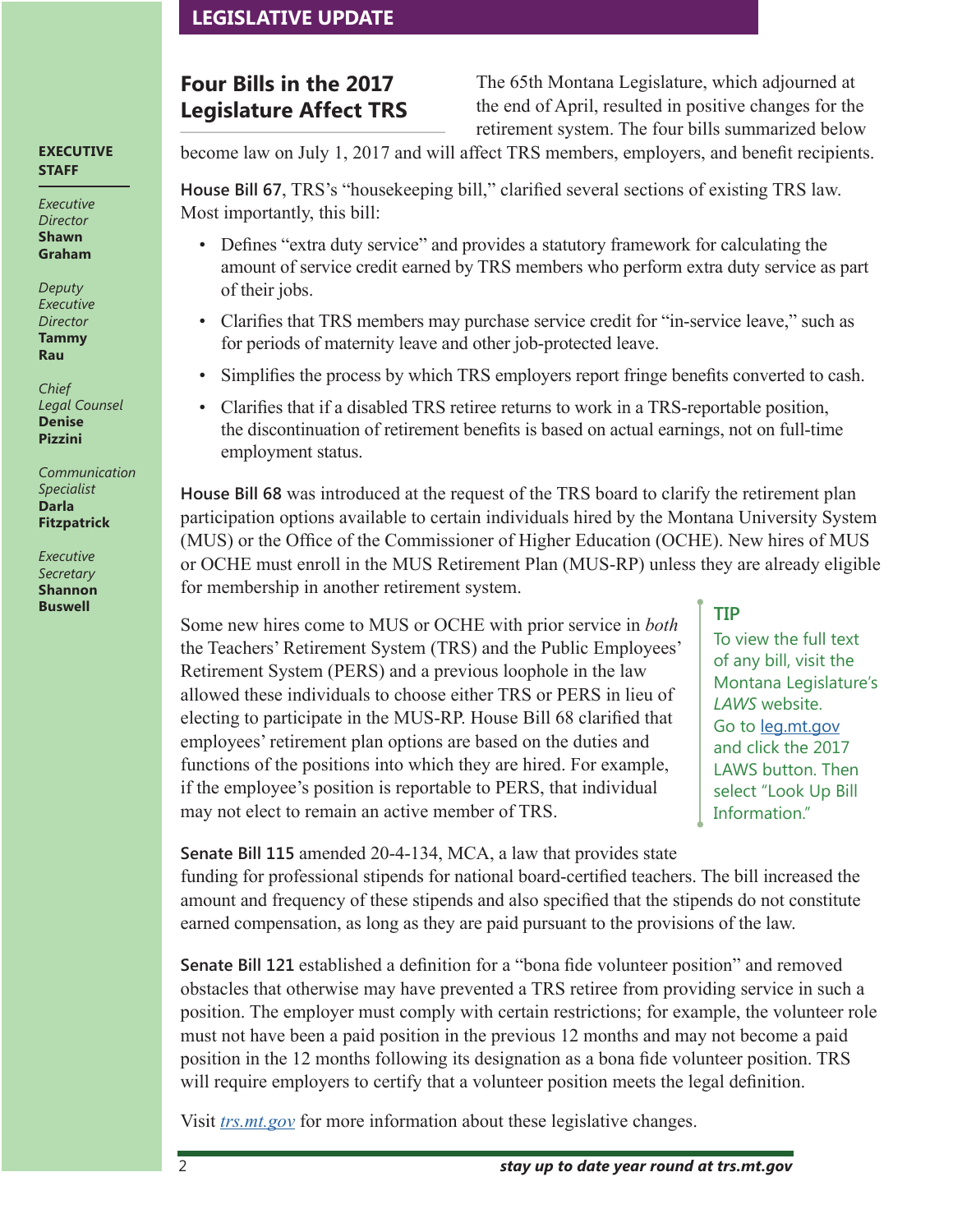### **Have You Tried 'My TRS'?**

*TRS online account system provides secure access to view your member account*

TRS launched its new online account system, called My TRS, in September 2016. Its modern, user-friendly design makes it easier than ever to log in and review your account, and its enhanced security features keep your private information safe.

If you are an active (or inactive) TRS member, My TRS allows you to:

- Review and update your mailing address, telephone number, and email address
- See your current beneficiary designations and get the forms required to update them
- Review your account balance, contribution history, service history, and other account details
- Create an estimate of benefits based on a hypothetical retirement date
- Print an account balance letter for personal use, such as for a loan application
- View your most recent annual statement

If you receive a monthly TRS benefit, you may:

- Review your mailing address, telephone number, and email address *(See "Do We Have Your Current Mailing Address?" on Page 4.)*
- Review your beneficiary designations or your Joint Annuitant, along with instructions for contacting TRS when changes are needed
- See your current monthly benefit amount and the amount of taxes withheld from your benefit each month
- View your benefit history
- View or print any IRS 1099-R forms previously mailed to you
- Confirm the amount you have earned as a working retiree, if applicable
- Print a benefit verification letter for personal use, such as for a loan application

For a detailed description of My TRS, please visit our website (*[trs.mt.gov](https://trs.mt.gov)*). Depending on your status, you will click either the Active Members button or the Retirees & Benefit Recipients button on the left side of the screen. On the screen that follows, read the Online Account Access section for information about accessing My TRS. You can also view an online demonstration (tutorial) that illustrates all the system's features.

## **Three Cheers for M-Trust!**

*TRS implements new pension administration system*

In 2013, TRS embarked on an ambitious technology upgrade project for its pension administration system. The new system, called M-Trust, began with a pilot project in 2013.

The pilot, called Phase 1, demonstrated that a new system was feasible and cost-effective. In Phase 2, the team replicated all functions of the old system on the M-Trust platform, rolled out new web-based reporting tools for TRS employers, and launched My TRS, the online account system *(see above)*. Thanks to outstanding teamwork and commitment to quality, Phase 2 was completed successfully – and under budget – in December 2016.

The TRS board has authorized additional work to further enhance M-Trust's capabilities. Phase 3, scheduled for completion in the fall of 2018, will allow TRS to manage member data and accounts accurately and efficiently for many years to come.

### **INFORMATION TECHNOLOGY STAFF**

*IT Manager* **John Noble**

> *Staff* **Rex Merrick**

**Jeanie Schmidt Dave Rau**

*Times and conditions change so rapidly that we must keep our aim constantly focused on the future.* – walt disney

### **ACCOUNTING STAFF**

*Fiscal Manager* **Nolan Brilz**

> *Staff* **Joyce Love Kim Lloyd**